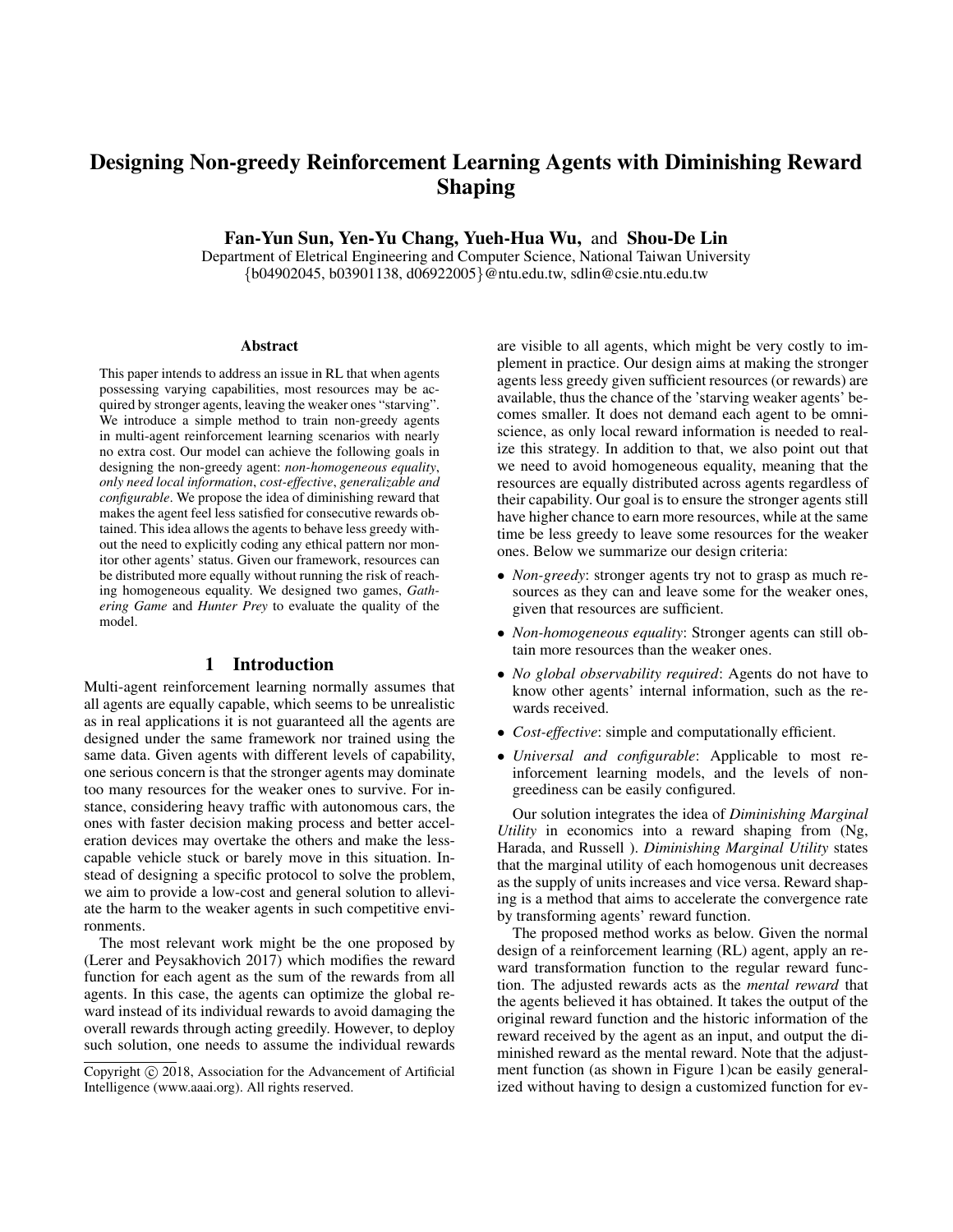ery scenarios. The intuition is simple: our diminishing function allows the agent to feel that 'less reward' can be earned for consecutive success. Thus it would be less attractive for agents to pursue additional rewards within a short period, which leads to the non-greedy behavior.

Finally, we conducted experiments on two simulated scenarios *Gathering Game*, *Hunter-Prey* to verify whether the trained non-greedy agents indeed can satisfy the above design criteria. We have released the source code here: https://github.com/petwill/diminishing-reward-shaping.

## 2 Preliminaries

#### 2.1 Reinforcement Learning

Reinforcement learning (RL) is an effective approach to solve real-world decision-making problems, which is usually represented by a Markov Decision Process (MDP). The MDP is parameterized by a tuple  $(S, A, T, R, \gamma)$ , where S is a set of states, A is a set of actions,  $\mathcal T$  is a transition function  $T(s, a, s')$  indicating the transition probability of  $P(s'|s, a)$ ,  $\mathcal R$  is the reward function that returns a number to encourage/prohibit action a under state s, and we use discount factor  $\gamma \in [0, 1)$  to represent different influences of long-term and short-term reward. To derive a policy  $\pi(a|s)$  that optimize the discount cumulative reward policy  $\pi(a|s)$  that optimize the discount cumulative reward  $\sum_{t=0}^{\infty} \gamma^t \mathcal{R}(s_t, a_t)$ , an elaborate way is to utilize SARSA (Rummery and Niranjan 1994), where an estimator of expected future discounted reward  $Q(s, a)$  is obtained based on the concept of Bellman's equation (Watkins and Dayan 1992):

$$
Q(s_t, a_t) = Q(s_t, a_t) +
$$
  
 
$$
\alpha[r + \gamma \max_{a'} Q(s_{t+1}, a') - Q(s_t, a_t)] \quad (1)
$$

where  $\alpha \in [0, 1)$  is the learning rate. The optimal policy indicated by SARSA is to select the state-action pair  $(s, a)$ that has the maximal Q-value  $Q(s, a)$ .

Deep Q-learning Network (Mnih et al. 2015) has been a very popular model in reinforcement learning for Qvalue approximation. At every iteration  $t$ , the model use the experience tuple  $(s, a, r, s')$  from replay buffer to update DQN model parameters  $\theta$  to minimize the loss  $L_t(\theta_t)$  =  $\mathbb{E}_{(s,a,r,s')}[(r + \gamma \max_{a'} Q(s',a',\hat{\theta}_t) - Q(s,a,\theta_t))^2)]$ . The replay buffer is a queue only containing the set of the latest experience tuple, and the  $\hat{\theta}_t$  is the parameters of the target network at time t.

#### 2.2 Multi-agent Reinforcement Learning

Multi-agent reinforcement learning (MARL) is related to a multi-agent system with several autonomous, interacting agents sharing a common environment and each agent have to maximize their individual rewards (Busoniu, Babuška, and De Schutter 2010).

The notation of a multi-agent system with  $n$  agents is represented as a tuple  $(n, \mathcal{S}, \tilde{\mathcal{A}}^1, ..., \tilde{\mathcal{A}}^n, \mathcal{R}^1, ..., \mathcal{R}^n, \mathcal{P})$  where S is the set of states,  $A^i$  is the action set of agent i,  $\mathcal{R}^i$  is the reward of agent  $i$  and  $P$  is the state transition function. The reward function  $\mathcal{R}^i : \mathcal{S} \times \mathcal{A}^1 \times \cdot \times \mathcal{A}^n \mapsto \mathbb{R}$  maps the joint action  $a = (a^1, ..., a^n)$  to an immediate reward to agent i.

The transition function  $\mathcal{P}: \mathcal{S} \times \mathcal{A}^1 \times \cdot \times \mathcal{A}^n \mapsto \Delta(\mathcal{S})$  determines the probabilistic state change to the next state  $s_{t+1}$ .

Q-learning algorithm can applied to multi-agent system by making each agent  $i$  learn an independently optimal Qvalue function with its own Q-network. However, there are some challenges in MARL (Matignon, Laurent, and Le Fort-Piat 2012; Busoniu, Babuška, and De Schutter 2010). Qlearning algorithm estimates values of every possible discrete state and state-action pair, which can lead to exponential computational complexity. The case also applies in every agent since each agent has its own variables to the joint environment. This makes the suffering of dimensionality of MARL even severe than single-agent scenario. Also, non-stationarity is an issue in multi-agent system since all the agents are learning simultaneously under the same environment. Thus, each agent faces a moving-target learning problem: the optimal policy changes if other agents' policies change.

#### 2.3 Reward Shaping

Most value-based reinforcement learning algorithms are rather slow because they need to explore state-action pairs uniformly at random in the early stage. Only going through enough explorations and then updated by associated rewards have been observed can the agent start to exploit the experience by biasing its action selection towards what it estimates to be good.

Reward shaping (Ng, Harada, and Russell ), motivated from behavioral psychology , is an efficient way of including prior knowledge in the learning problems so as to enhance the convergence rate. Additional intermediate rewards are provided to enrich a sparse base reward signal, giving the agent with useful gradient information. Reward shaping can be easily incorporated with a variety of resources such as demonstration and verbal feedback. The shaping reward  $H$ is usually integrated with the original reward in the form of addition:

$$
\mathcal{R}'(s_t, a_t, s_{t+1}) = \mathcal{R}(s_t, a_t, s_{t+1}) + \mathcal{H}(s_t, a_t, s_{t+1}).
$$
 (2)

To ensure policy invariance, potential-based shaping method is proposed. Rewards are modified to the following form

$$
\mathcal{R}'(s_t, a_t, s_{t+1}) = \mathcal{R}(s_t, a_t) - \Phi(s_t) + \gamma \Phi(s_{t+1}).
$$
 (3)

The potential functions  $\Phi$  encodes how good it is to be in a state. The relation of the value functions before and after the transformation is just a constant shift.

$$
\mathcal{Q}'(s_t, a_t) = \mathcal{Q}(s_t, a_t) - \Phi(s_t). \tag{4}
$$

## 3 Diminishing Reward Shaping

Here we adopt the idea of diminishing reward shaping in training an RL agent. That is, each agent maintains a *mentalreward* that is different from the actual rewards obtained. To determine the mental-reward, the agent has to maintain the information  $\mathcal{I}_t$  about the total reward received in the past  $\mathcal W$ time frames.

Thus, we add one more variable to the state representation  $s_t'$  as:

$$
s_t' = s_t \cup \mathcal{I}_t. \tag{5}
$$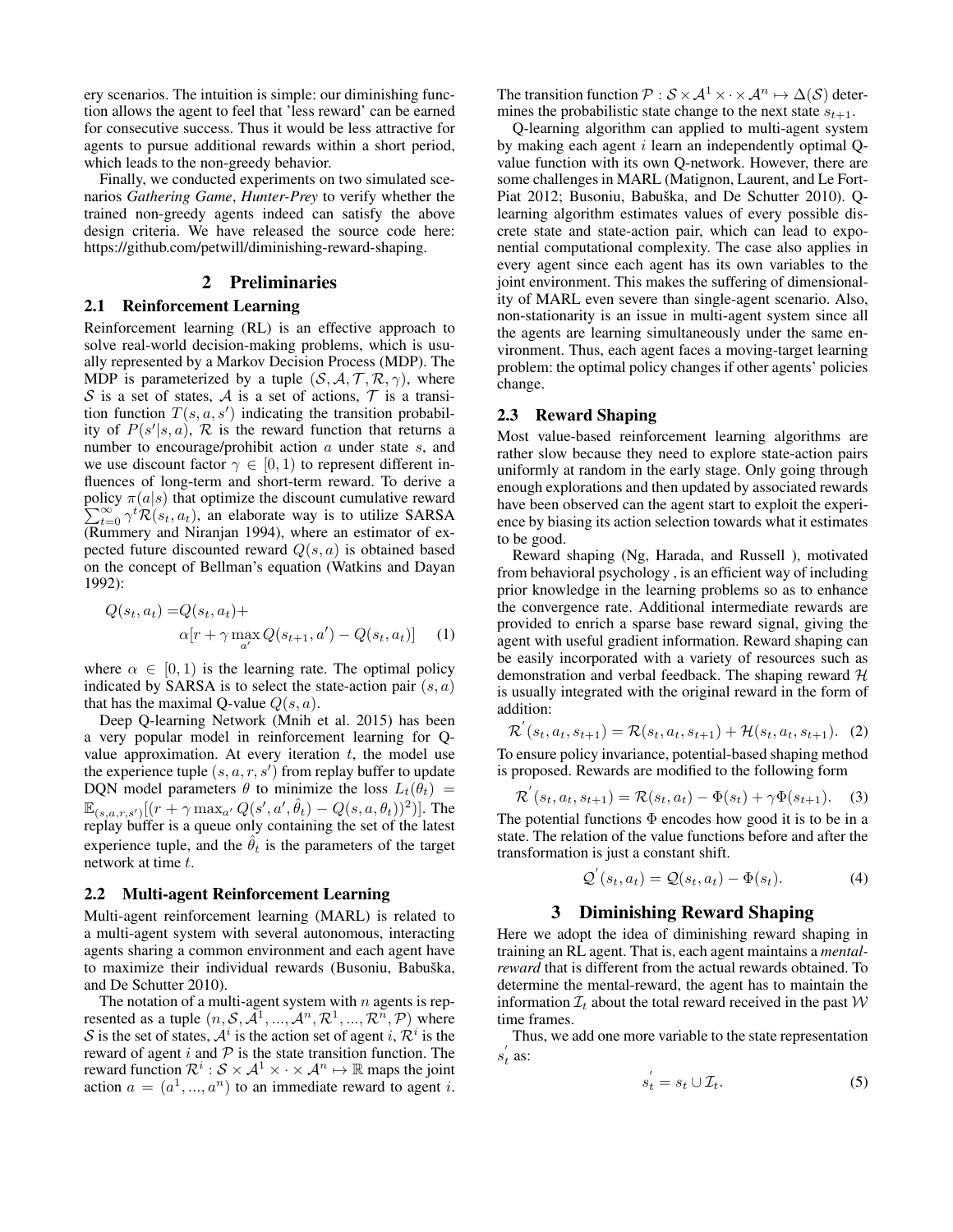Note that all agents observe the same state  $s_t$ , but  $\mathcal{I}_t$  is agentspecific information and will not be shared with any other agents. With the adjustment function  $F$  (Figure 1) and the original reward function  $\mathcal{R}$ , the shaped reward function  $\mathcal{R}'$ becomes

$$
\mathcal{R}'(s_t, a_t, \mathcal{I}_t) = \mathcal{R}(s_t, a_t) \times \mathcal{F}(\mathcal{I}_t)
$$
 (6)

$$
\mathcal{F}(\mathcal{I}_t) = \sum_{i=1}^{W} \mathcal{R}(s_{t-i}, a_{t-i})
$$
\n(7)



Figure 1: The possible form of the adjustment function  $\mathcal{F}$ . Exponential denotes the function  $y = e^{\frac{-x}{\tau}}$ .



Figure 2: An illustration of our method with  $W = 3$ .

Note that the major difference between our shaping function and the original reward shaping is that the rewards are adjusted through multiplication, instead of addition. As will be shown in our second experiments, diminishing reward shaping can be combined with the original shapingby-addition to yield a more satisfiable outcome. Finally, reward transformation shall be applied to all agents, regardless whether they are strong or weak. However, weaker agents are less affected by the shaping since they probably do not obtain reward frequently.

## 4 Experiments

## 4.1 Game Setup

We conducted two map-wandering experiments to evaluate the proposed model. Both experiments are implemented in a

2D grid-world. Agents can observe the whole map, including all other agents' positions. However, the accumulated rewards for each agent is not known to others. All agents start the game from corner grids. There are five agent-centered actions: step forward, step backward, step left, step right, and stand still. Each episode lasts for 1000 rounds, and in each round (time frame), faster agents can make more moves than slower ones, which is where the game introduces inequality. In a two-player game, stronger agents can move two steps at a time while the weaker agent can move only one step. Likewise, the strongest agent can move three consecutive steps while the weakest one can only move one step in a three-player game. Below we describe the design of the games.

Gathering Game This game is modified from the *Gathering Game* mentioned in (Leibo et al. 2017). In this game, several agents move on a  $5 \times 5$  grids table. Apples may only appear in some central grids to increase interaction between agents. Apples re-spawn after  $N_{apple}$  time frames, which is 5 by default. When an agent collects an apple, one reward is given. W is set to 5 in *Gathering Game*.

Hunter Prey This is a popular game in reinforcement learning scenarios (Tan 1993; Doya et al. 2002). Basically, multiple agents, also known as hunters, chase over a single prey that could appear anywhere on the map. The prey reoccurs only when the previous one is caught. To accelerate the training procedure, state-based reward shaping is applied, which allows us to reward the approaching behavior and punish the opposite. Let the position of the prey and the agent be  $(x_{prey}, y_{prey})$  and  $(x_t, y_t)$ , we have the following equation.

$$
\mathcal{R}'(s_t, a_t, \mathcal{I}_t) =
$$
  

$$
(\mathcal{R}(s_t, a_t) - \Phi(s_t) + \gamma \Phi(s_{t+1})) \times \mathcal{F}(\mathcal{I}_t)
$$
 (8)

$$
\Phi(s_t) = \frac{1}{|x_{prey} - x_t| + |y_{prey} - y_t|}
$$
\n(9)

This is an example to show how the diminishing reward can be combined with the original reward shaping function. W is set to 10 in *Hunter Prey*.

**Simulation** The i-th agent stores a function  $Q_i$ :  $O_i \times$  $A_i \rightarrow \mathbb{R}$  represented by deep Q-network (DQN). Note that each learning agent is "independent" of other agents and regards other agents as part of the environment. The state observed by each agent is different, denoted as  $o_i = O(s, i)$ . For convenience, we use  $Q_i(s, a) = Q_i(O(s, i), a)$ . During the training, epsilon-greedy policy is used for exploration, with epsilon  $\epsilon$  decaying linearly over time (from 1 to 0.1). The i-th agent's policy has the following form.

$$
\pi_i(s) = \begin{cases} \arg \max_{a \in A_i} Q_i(s, a) \text{ with probability } 1 - \epsilon \\ \mathcal{U}(A_i) \text{ with probability } \epsilon \end{cases}
$$
\n(10)

 $U(A_i)$  denotes a sample from the uniform distribution over  $A_i$ . The neural networks have two hidden layers with 32 units, interleaved with a rectified linear layer that project to the output layer with 5 units, one for each action. The default per-time-step discount rate is 0.99.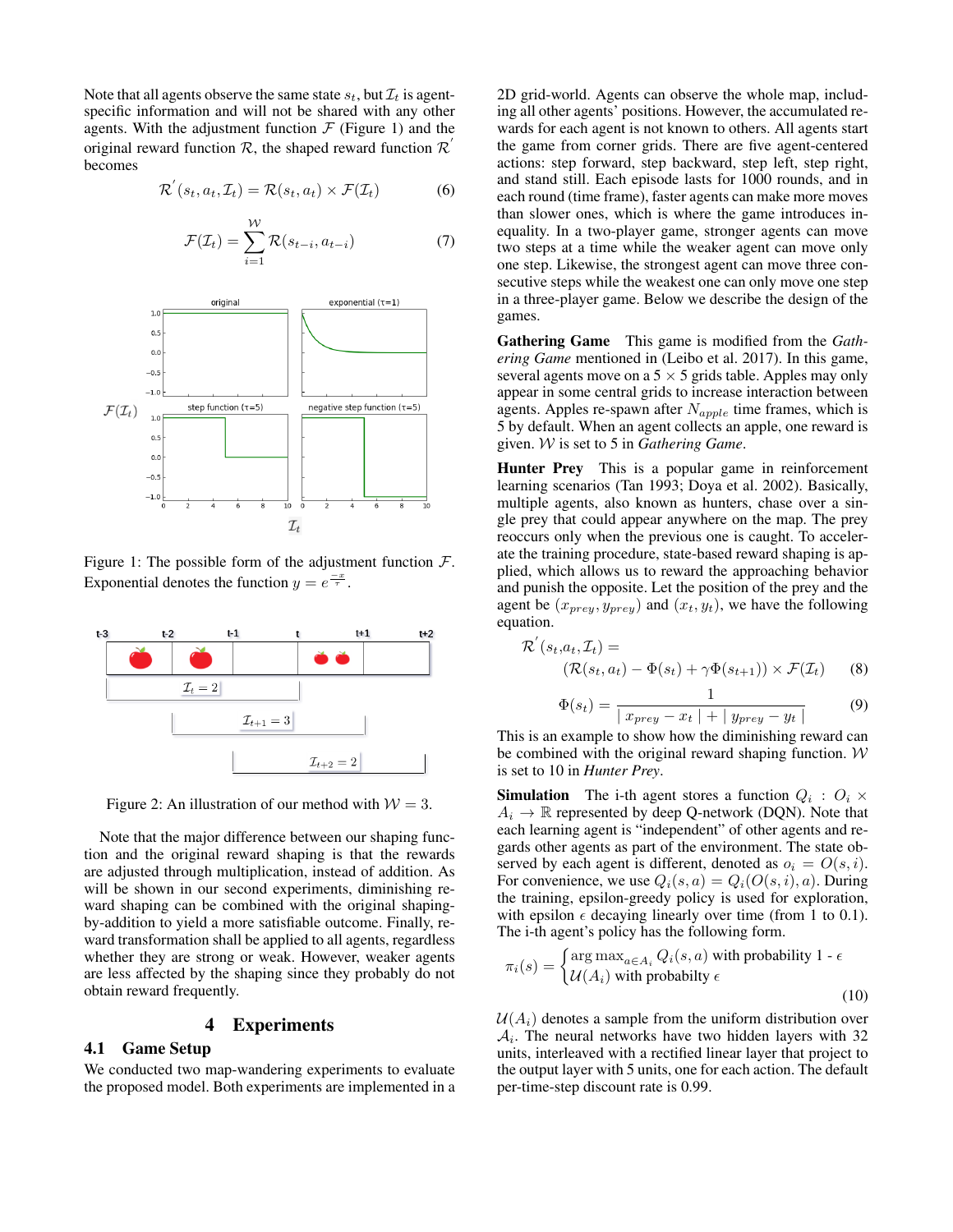Evaluation Metrics Note that here we would like to evaluate how many resources are obtained (the actual reward), not the mental-reward of each agent. Since we want to achieve non-greedy in a global sense. We adopt entropy as our measure of equality. Let  $A_{total}$  denote the sum of resources obtained by all agents and  $A_i$  be the total reward agent  $i$  received in a single game. Entropy is calculated as follow

$$
-\sum_{i} \frac{A_i}{A_{total}} \times \log_2(\frac{A_i}{A_{total}}). \tag{11}
$$

However, measuring only entropy can be deceiving. If the goal is to simply maximize the entropy, a trivial optimal solution can be achieved by letting each agent take equal number of resources. It is not desirable since every agent should still attempt to maximize its own reward sum. As a result, resource consumption rate has to be evaluated as well. The total resources obtained by all agents is taken into consideration as the second metric. Since resources only re-spawn after the previous one is consumed, the sum of resources  $A_{total}$  after diminishing reward shaping is applied tends to be lower.

#### 4.2 Results

Non-greedy and Configurability Three shaping function  $F$  below are adopted in our experiments.

• Exponential

$$
\mathcal{R}'(s_t, a_t, \mathcal{I}_t) = \mathcal{R}(s_t, a_t) \times e^{-\frac{\mathcal{I}_t}{\tau}}
$$
 (12)

• Step function

$$
\mathcal{R}'(s_t, a_t, \mathcal{I}_t) = \begin{cases} \mathcal{R}(s_t, a_t) & x \le \tau \\ 0 & \tau \le x \end{cases} \tag{13}
$$

• Negative step function

$$
\mathcal{R}'(s_t, a_t, \mathcal{I}_t) = \begin{cases} \mathcal{R}(s_t, a_t) & x \le \tau \\ -1 & \tau \le x \end{cases} \tag{14}
$$

Experiment results are shown in Figure 3. We notice significant improvement on the resources obtained by the weaker agent (and hence higher entropy). Note that except the exponential diminishing function, increasing  $\tau$  can generally make stronger agent less greedy. Exponential diminishing seems to be not as configurable as others. It's probably because adjusting  $\tau$  in such function is less straightforward.To sum up, the step function is recommended over other functions since it can tolerate a larger range of  $\tau$  value.

Non-homogeneous Equality As mentioned previously, it is undesirable to achieve homogeneous equality that resources are equally distributed. To show that our method achieves non-homogeneous equality, the difference between agents' capabilities are reduced but preserved. In order to show that, we conducted the following experiments (Figure 5). It is shown that the domination is alleviated only when resources are abundant (e.g. 1/5). That is, stronger agents only act non-greedily when it is "satisfied". On the other hand, when the resources are scarce (e.g. spawn rate 1/20), the diminishing reward cannot significantly alter the behavior of the agent as the stronger ones still have higher chance to obtain the resources, which is important in our design.

Extending to 3 agents To show that our method can be easily generalized, experiments to environments with three agents are conducted (see Figure 4). Similar results are obtained.

## 5 Related Work

Machine ethics (Anderson and Anderson 2011) is a field that dedicate to make machines follow ethical principles, or to resolve ethical dilemmas. Some works propose frameworks with machine learning and reinforcement learning to make ethical decision (Abel, MacGlashan, and Littman 2016; Arnold, Kasenberg, and Scheutz 2017). Since real-world scenarios involve multiple agents, many research have been conducted on multi-agent systems to better approximate interactions in our daily life. The natural interaction between multiple agents can be cooperative or competitive. Many studies focus on how to make agents behave in cooperative manners through improving learning algorithms (Lauer and Riedmiller 2000; Matignon, Laurent, and Le Fort-Piat 2007) and model design (Gupta, Egorov, and Kochenderfer 2017). (Leibo et al. 2017; Lerer and Peysakhovich 2017) perform detailed observation about whether agents behave cooperatively or greedily under a variety of social dilemmas, and our work provides a solution to achieve fair resource distribution under similar situations. The followings are previous works that aim to design cooperative multi-agent systems and multi-agent RL with social dilemmas.

## 5.1 Machine Ethics

Making artificial agents learn about ethical objective function while making decisions is challenging. (Armstrong 2015) deals with the problem by utilizing Bayesian learning to update the true ethical objective function. (Abel, Mac-Glashan, and Littman 2016) adapts the same concept on utility function, which considers the ethical learning problem as learning an utility function as the part of hidden states of *Partially Observable Markov Desicion Process* (POMDP).

(Russell, Dewey, and Tegmark 2015) suggests that *Inverse Reinforcement Learning* (IRL) is possibly viable in machine ethic issues since a system infers preferences of other rational or nearly rational actors by observing their actions. Instead of formulating rules, laws or utility functions in the beginning of the training process, the system could learn from modeled what other agents trying to do and what behaviors are being observed. However, (Arnold, Kasenberg, and Scheutz 2017) claims that systems that only applies IRL is insufficient for agents to infer norms. Consequently, they propose an approach to combine RL and logical representations: the agents maximize their reward function over the state-action pairs and meanwhile maximally satisfy the norms.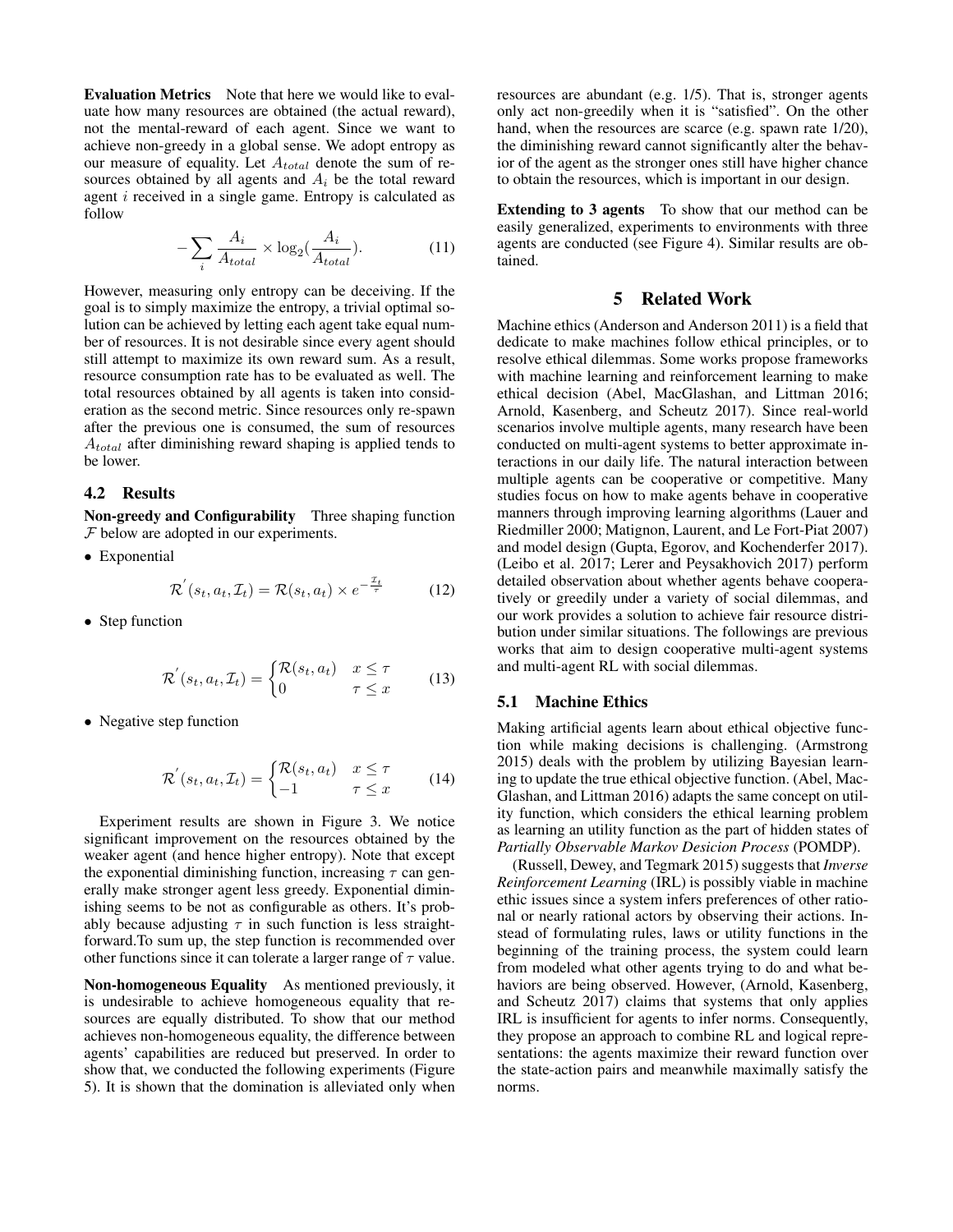

Figure 3: Experiment results for 2-player *Gathering Game* and *Hunter Prey*. For two near-by bars, the left one denotes the weaker agent while the one on the right is the stronger agent. Different functions applied are distinguished by color.



Figure 4: Experiment results for 3-player *Gathering Game*.

## 5.2 Cooperative Multi-agent System

In multi-agent systems, a agent's policy depends on the actions chosen by the team. Thus, an agent would be punished even if it makes the optimal decision since bad decisions

are made by teammates. In (Lauer and Riedmiller 2000), they design *Distributed Q-Learning* algorithm to make optimal agents neglect the penalties from non-coordinate agents in the update procedure. However, an issue is that the op-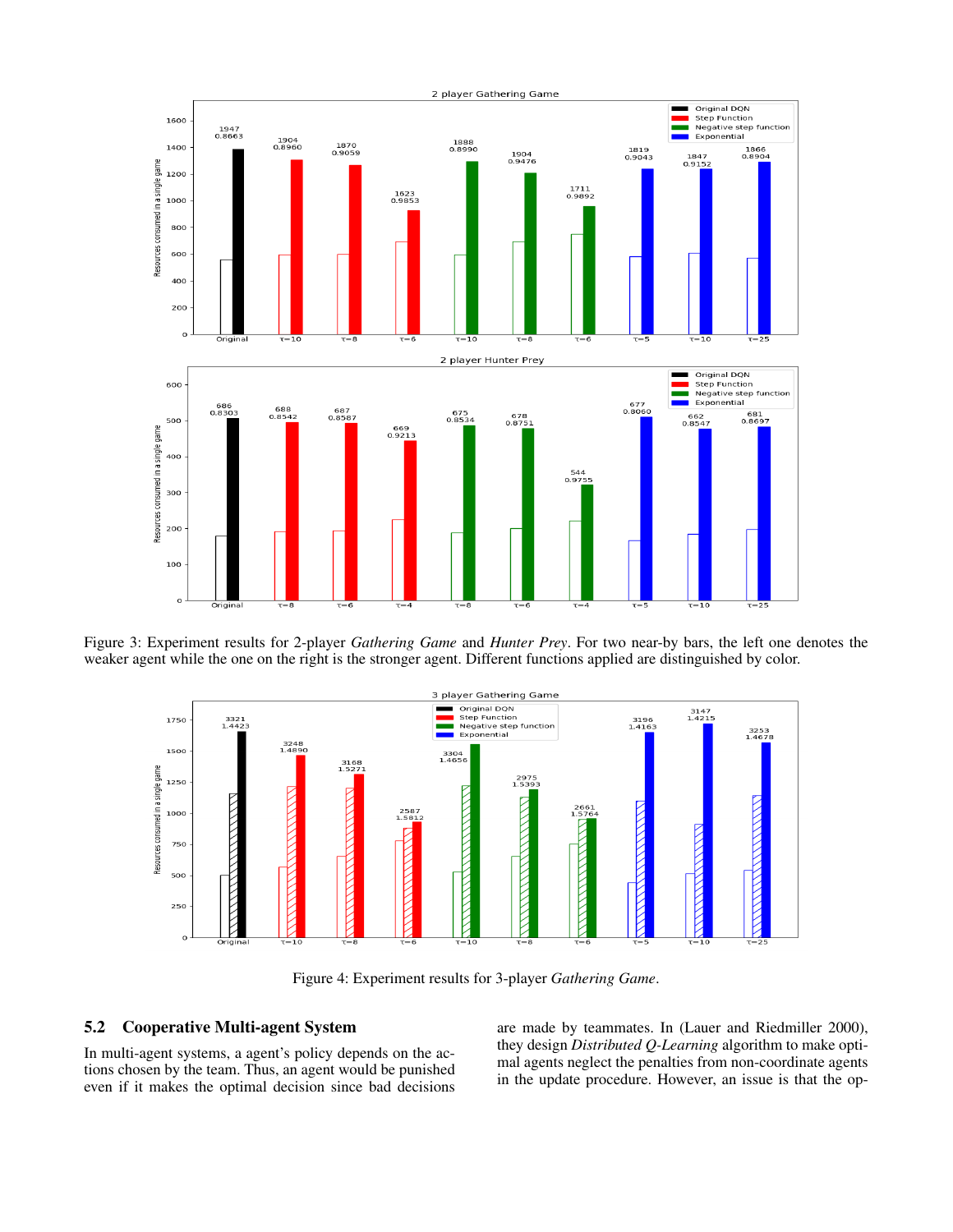

Figure 5: Results on a two-player *Gathering Game* with different resource spawn rate. Lower spawn rate means that resources are more scarce. The shaping function used in this experiment is a step function with  $\tau = 6$ . For every two adjacent bars, the left one denotes resources consumed by the stronger agent while the right bar represented the weaker agent.

timistic agents do not manage to achieve the coordination between multiple joint optimal actions. (Matignon, Laurent, and Le Fort-Piat 2007) designs the *Hysteretic Q-learning* algorithm to solve the coordination issue. Both approaches make agents to improve collective reward.

In (Gupta, Egorov, and Kochenderfer 2017), they focus on the *Parameter Sharing* method. The approach indirectly achieves cooperation behavior through sharing policy parameters. However, this approach requires agents to be homogeneous and it is hard to implement in real-world scenarios.

## 5.3 Multi-agent Social Dilemma

In social dilemmas, individuals tempt to increase their payoffs in the short run at a cost to the long run total welfare. Several algorithms and analyses have been developed for the two-player zero-sum case (Littman 1994), but the general-sum case is significantly challenging (Zinkevich, Greenwald, and Littman 2006). Most algorithms require to track several different potential equilibrium for each agent (Hu, Wellman, and others 1998; Greenwald, Hall, and Serrano 2003), or to pose restrictions to agents to simplify the problem (Littman 2001). (Leibo et al. 2017) aims to answer "what social effects emerge when each agent uses a particular learning rule?". Their purpose is to study and characterize the resulting learning dynamics, rather than designing new learning algorithms. Analysis is also studied on the dynamics of policies learned by multiple self-interested independent learning agents using its own deep Q network. They also characterize how the learned behavior in each domain changes as a function of environmental factors.

(Lerer and Peysakhovich 2017) proposes a method using modern reinforcement learning to generalize successful strategy in Prisoner's Dilemma: tit-for-tat. The learning agents get rewards from both their own payoff and the rewards other agents receive. They both show that agents can maintain cooperation in complex environments. However, it only works when the zero-sum games is considered and fails in positive-sum interaction. Moreover, the reward for the learning agent does not make much sense in real-world situations because getting other agents' information costs too much.

## 6 Conclusion

One key difference between our diminishing and reward shaping is that the regular reward shaping is proposed to improve the convergence rate, while diminishing reward is proposed to make sure reinforcement learners not only maximize their individual rewards but also behave in a nongreedy manner. Our method involves using a sliding window to collect historic information of rewards and this can be adopted to most reinforcement algorithms.

Future works include finding a better theoretical justification for the convergence of the model, as well as providing more empirical justification for a variety of diminishing functions.

#### References

Abel, D.; MacGlashan, J.; and Littman, M. L. 2016. Reinforcement learning as a framework for ethical decision making. In *AAAI Workshop: AI, Ethics, and Society*.

Anderson, M., and Anderson, S. L. 2011. *Machine ethics*. Cambridge University Press.

Armstrong, S. 2015. Motivated value selection for artificial agents. In *AAAI Workshop: AI and Ethics*.

Arnold, T.; Kasenberg, D.; and Scheutz, M. 2017. Value alignment or misalignment–what will keep systems accountable?

Busoniu, L.; Babuška, R.; and De Schutter, B. 2010. Multiagent reinforcement learning: An overview. *Innovations in multi-agent systems and applications-1* 310:183–221.

Doya, K.; Samejima, K.; Katagiri, K.-i.; and Kawato, M. 2002. Multiple model-based reinforcement learning. *Neural computation* 14(6):1347–1369.

Greenwald, A.; Hall, K.; and Serrano, R. 2003. Correlated q-learning. In *ICML*, volume 3, 242–249.

Gupta, J. K.; Egorov, M.; and Kochenderfer, M. 2017. Cooperative multiagent control using deep reinforcement learning. In *Proceedings of the Adaptive and Learning Agents workshop (at AAMAS 2017)*.

Hu, J.; Wellman, M. P.; et al. 1998. Multiagent reinforcement learning: theoretical framework and an algorithm. In *ICML*, volume 98, 242–250.

Lauer, M., and Riedmiller, M. 2000. An algorithm for distributed reinforcement learning in cooperative multi-agent systems. In *In Proceedings of the Seventeenth International Conference on Machine Learning*. Citeseer.